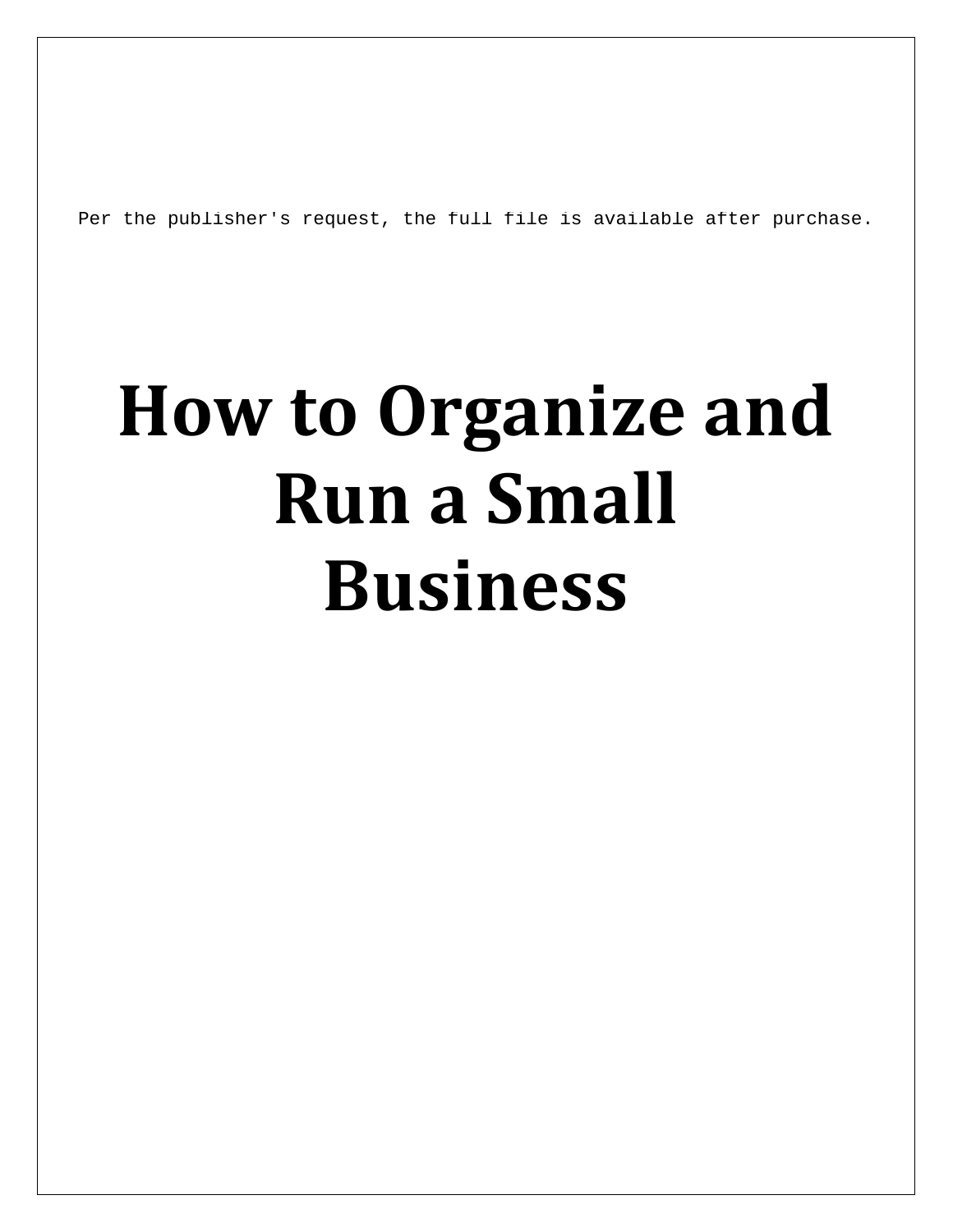## **How to Organize and Run a Small Business**

Copyright  $\odot$  2014 by

DELTACPE LLC

All rights reserved. No part of this course may be reproduced in any form or by any means, without permission in writing from the publisher.

The author is not engaged by this text or any accompanying lecture or electronic media in the rendering of legal, tax, accounting, or similar professional services. While the legal, tax, and accounting issues discussed in this material have been reviewed with sources believed to be reliable, concepts discussed can be affected by changes in the law or in the interpretation of such laws since this text was printed. For that reason, the accuracy and completeness of this information and the author's opinions based thereon cannot be guaranteed. In addition, state or local tax laws and procedural rules may have a material impact on the general discussion. As a result, the strategies suggested may not be suitable for every individual. Before taking any action, all references and citations should be checked and updated accordingly.

*This publication is designed to provide accurate and authoritative information in regard to the subject matter covered. It is sold with the understanding that the publisher is not engaged in rendering legal, accounting, or other professional service. If legal advice or other expert advice is required, the services of a competent professional person should be sought.*

*—-From a Declaration of Principles jointly adopted by a committee of the American Bar Association and a Committee of Publishers and Associations.*

All numerical values in this course are examples subject to change. The current values may vary and may not be valid in the present economic environment.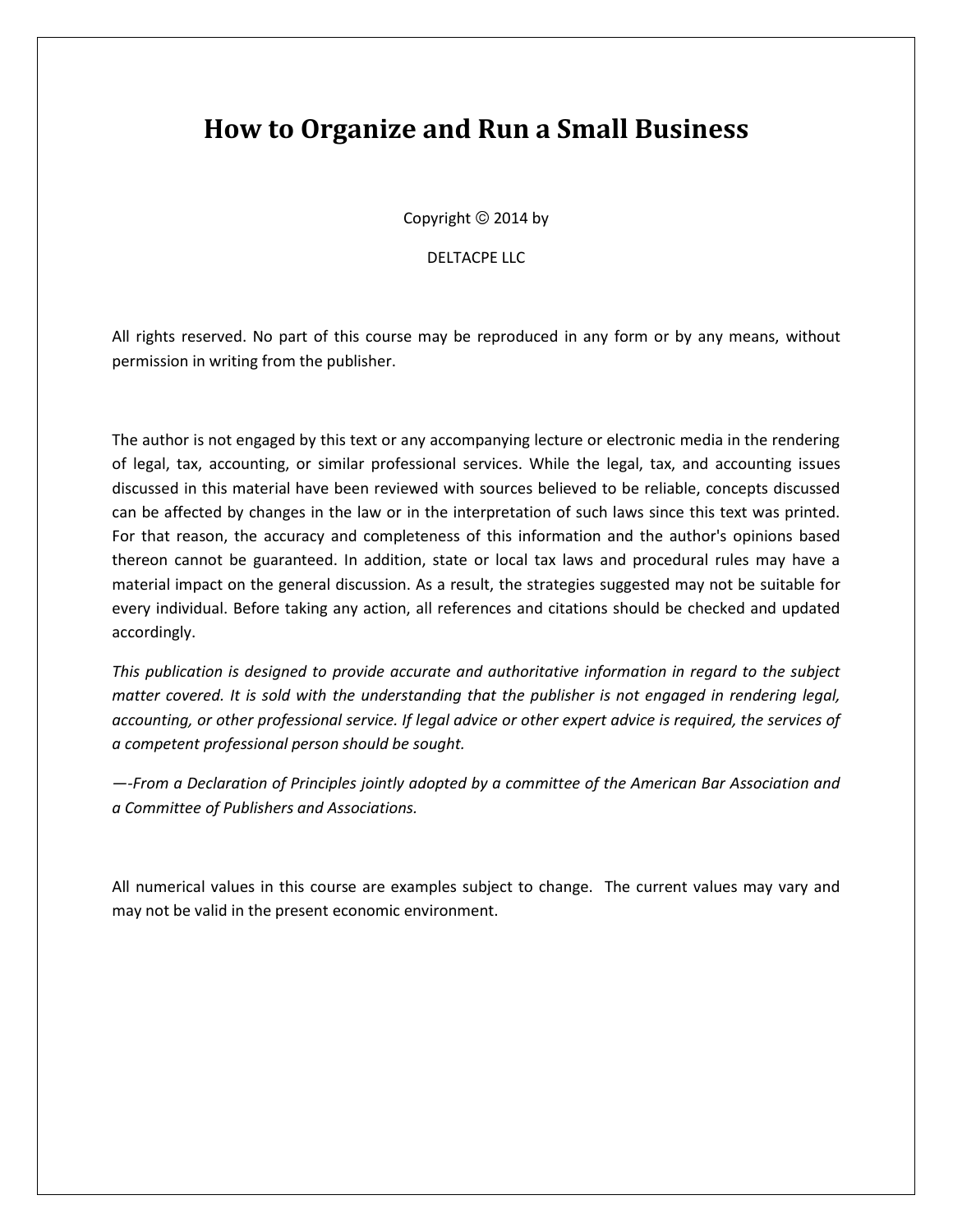## **Course Description**

This course is a primer for aspiring small business owners and entrepreneurs. The course explores stepby-step procedures necessary to set up and manage a small business. Topics include the development of the business plan, market entry strategies, organization and management, financing, Internet marketing, and software, and critical factors for small business owners and entrepreneurs.

**Field of Study Accounting Level of Knowledge** Basic **Prerequisite** Basic Math **Advanced Preparation** None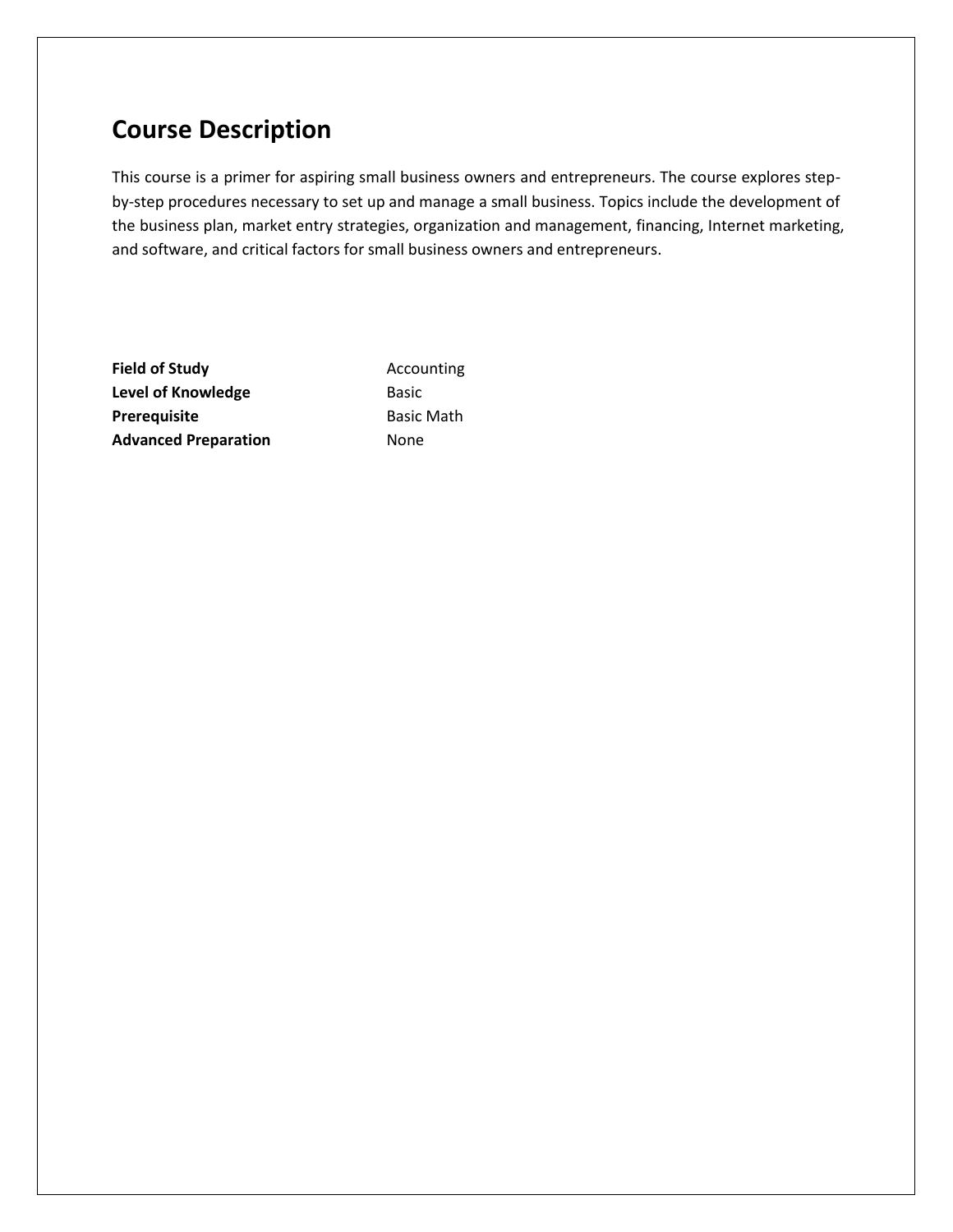## **Table of Contents**

| Section 4: |
|------------|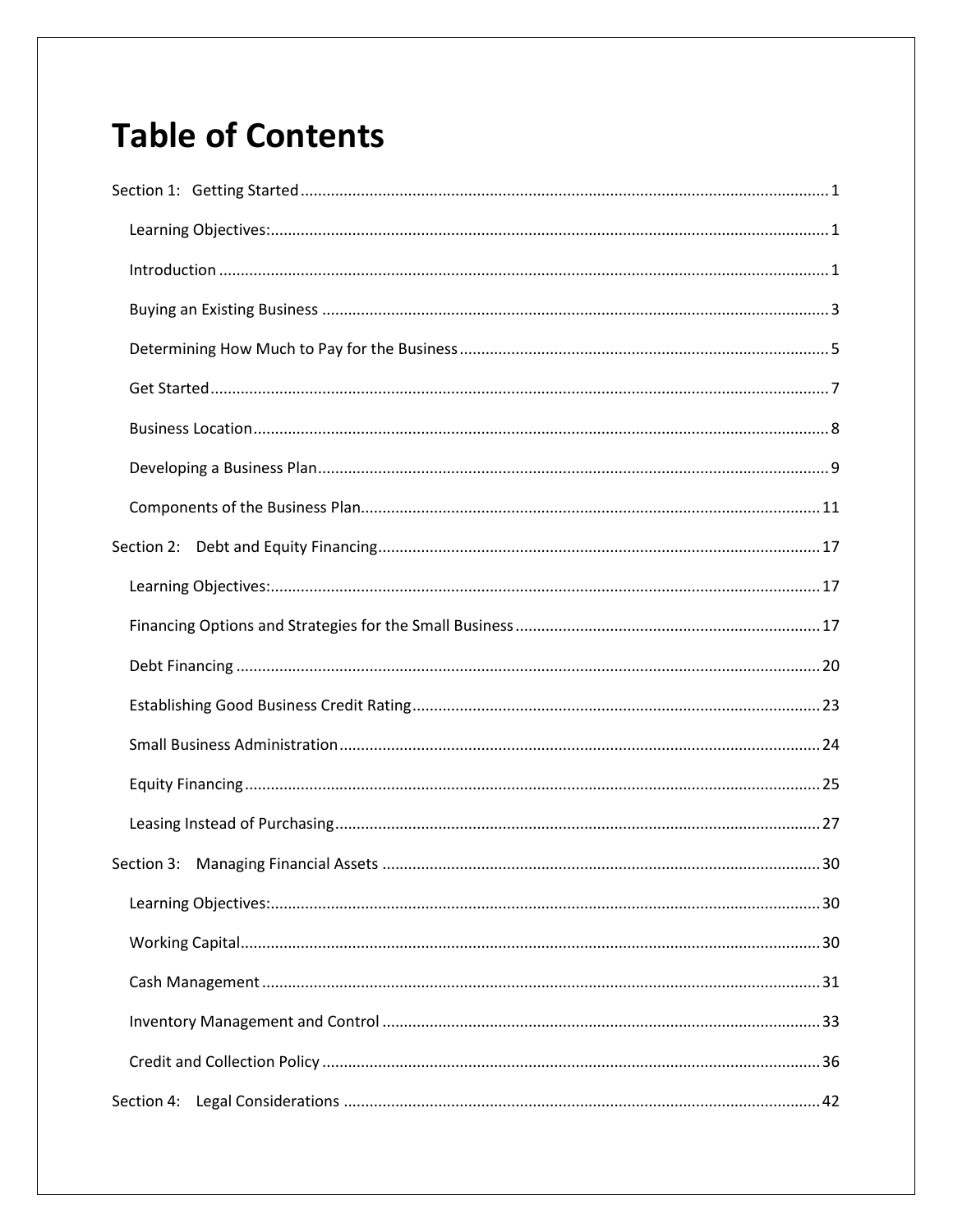| Section 7: |  |
|------------|--|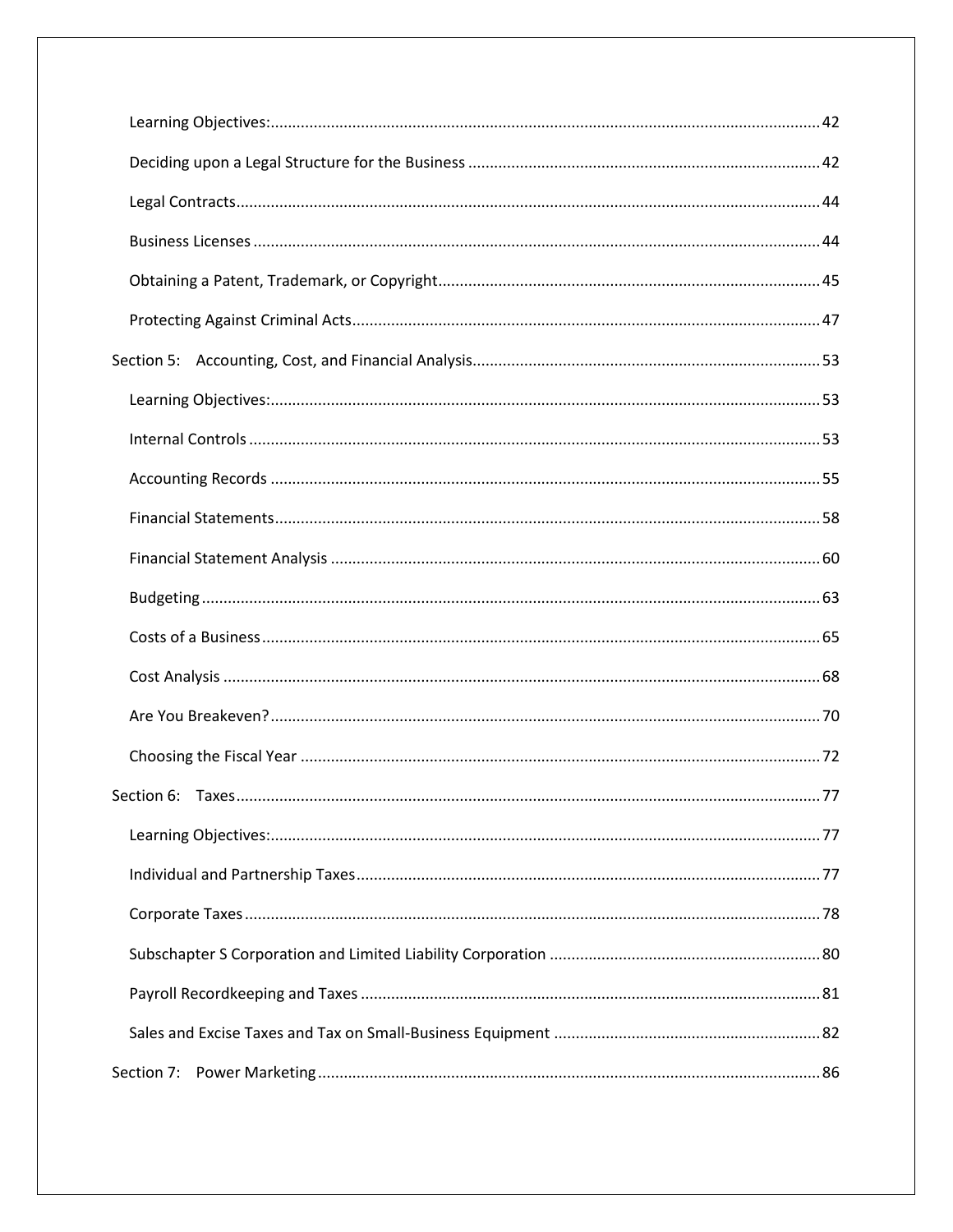| Section 9: |  |
|------------|--|
|            |  |
|            |  |
|            |  |
|            |  |
|            |  |
|            |  |
|            |  |
|            |  |
|            |  |
|            |  |